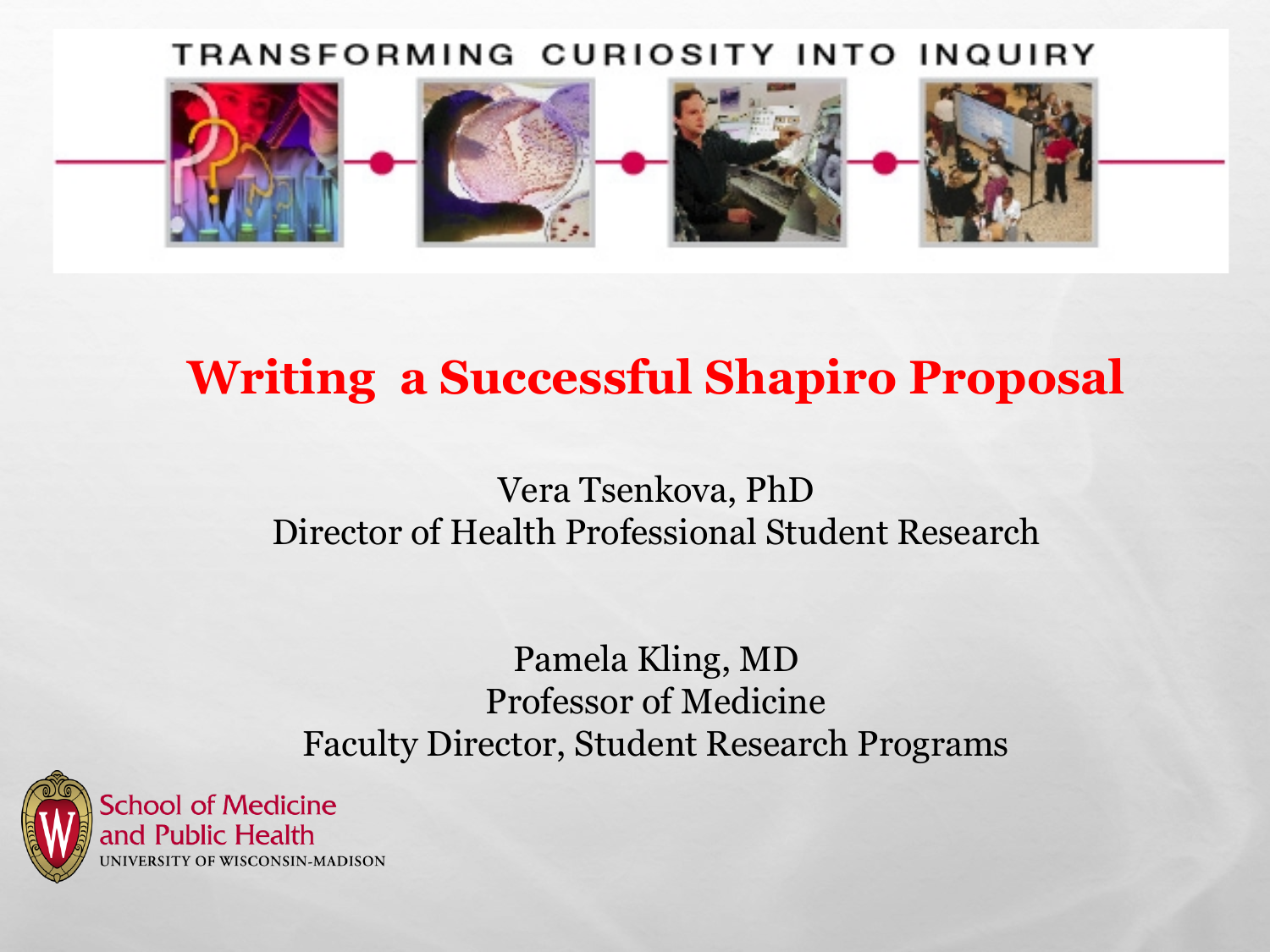# **Today's Goals:**

- 1. Understand requirements for Shapiro applications
- 2. Know what reviewers look for and avoid pitfalls
- 3. Get application tips and know next steps
- 4. Allow enough time for one-on-one questions at the end
	- a) How many have confirmed projects?
	- b) How many are still looking?

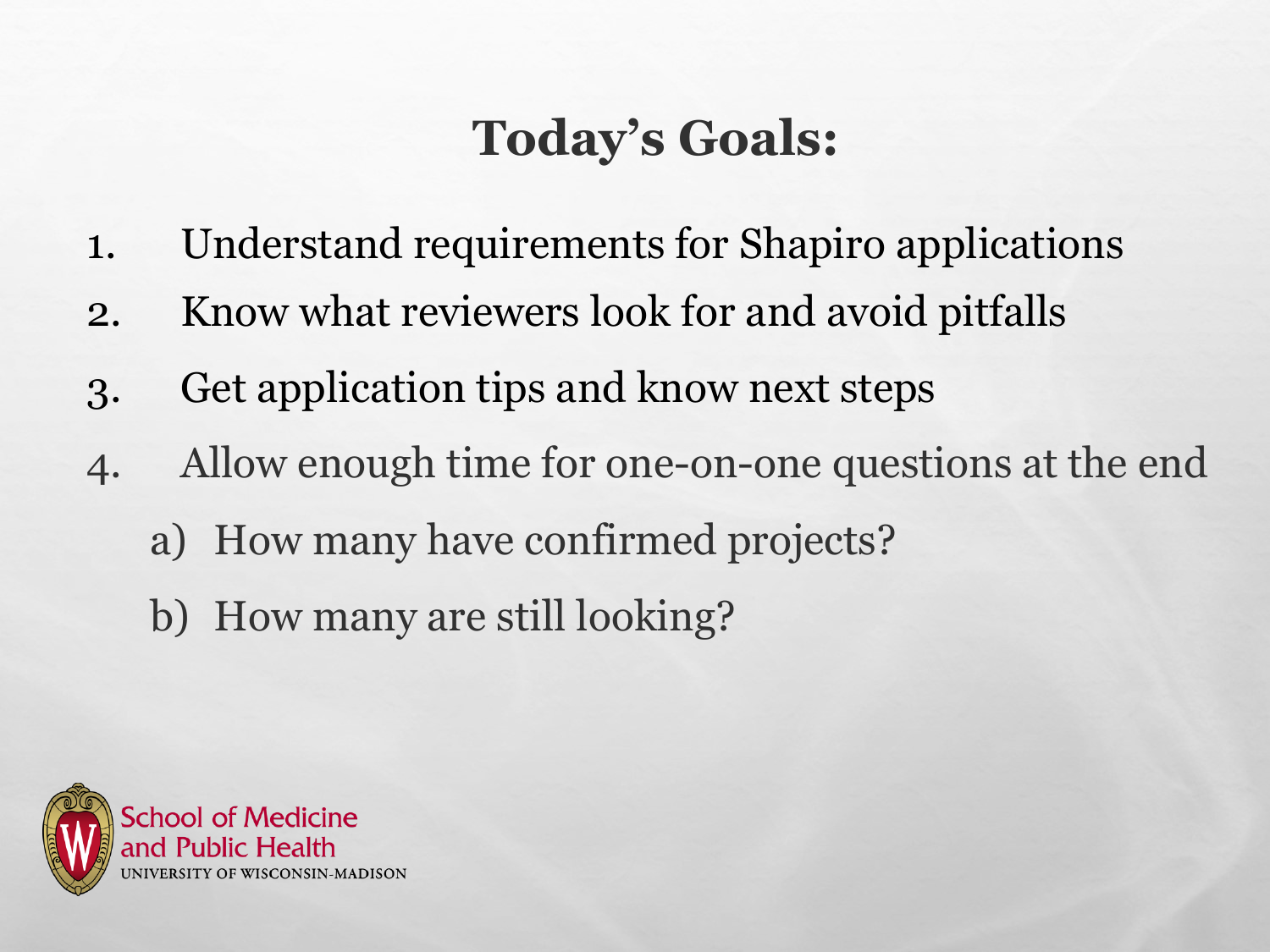# **Timeline and Next Steps**

### **December-January**

- $\checkmark$  Review Research Project lists and contact potential mentors
- $\chi$  Attend a session on Shapiro proposal writing

## **February**

- $\vee$  Have mentor and project confirmed by early February
- $\checkmark$  Write a draft of Shapiro proposal
- $\chi$  Attend Atrium Drop In Hours with any questions
- $\checkmark$  Mentor approves final proposal
- **Submit application by February 20**

## **March**

- $\sim$  Applications are reviewed by the Student Research Committee **April**
- $\checkmark$  Notifications are sent out

## **May-August**

- $\times$  Mandatory orientation
- $\checkmark$  Shapiro Summer Research Program

### **September**

 $\checkmark$  Submit an abstract to participate in the Medical Student Research Forum

## **November 23rd, 2020**

 $\checkmark$  Medical Student Research Forum!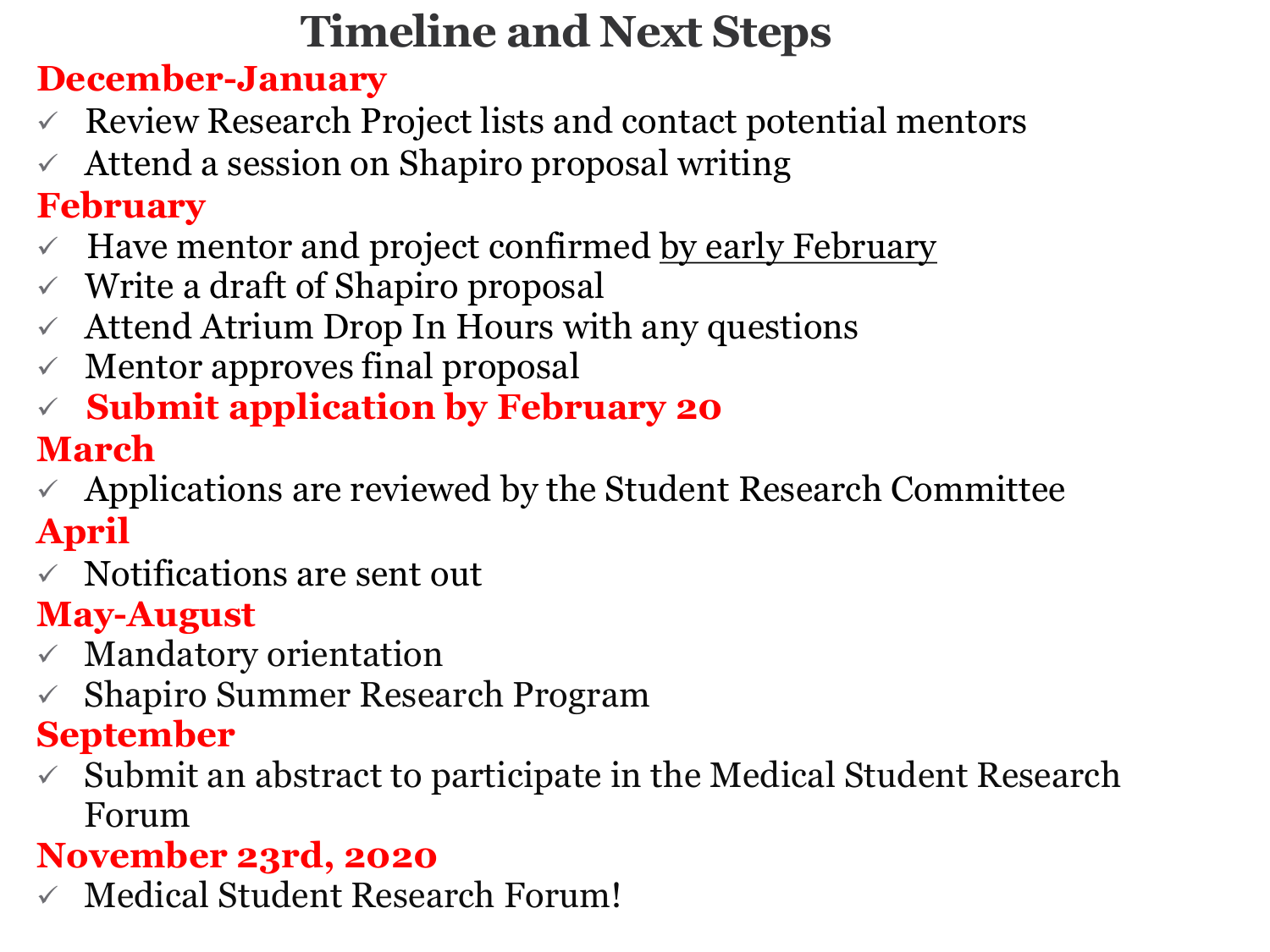# **Key Elements Of Shapiro Application**

Create an account at medwisc.Fluidreview.com

### **Tasks**

- Step 1. Complete Application Facesheet
- Step 2. Upload your résumé or CV
- Step 3. Upload research proposal (A-F)
- Step 4. Send request to complete mentor statement of support for applicant
- Step 5. Upload faculty mentor CV or NIH biosketch
- Step 6. Upload IRB documents if you have them (IRB approvals needed by the time you start work)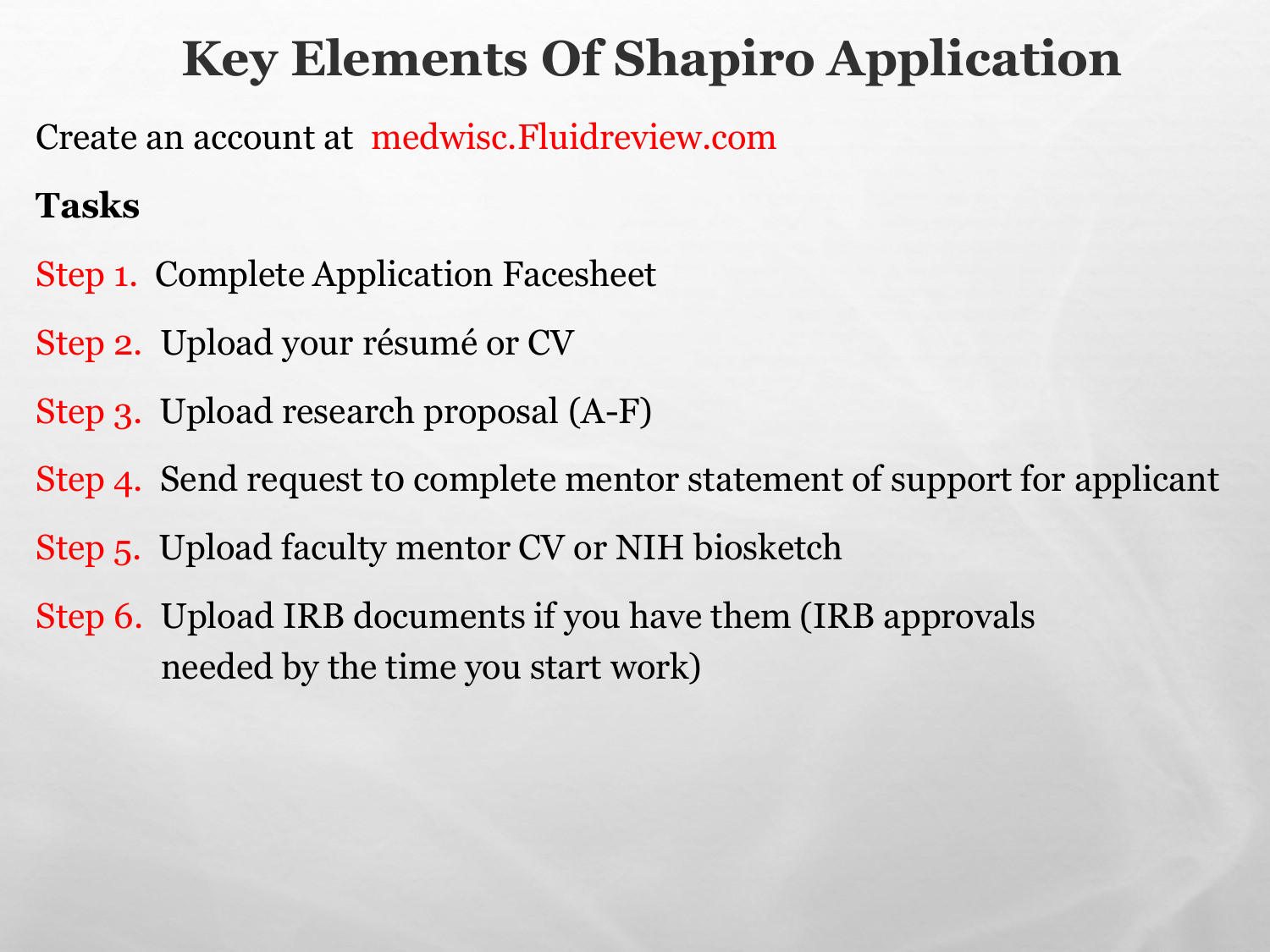HTTPS://MEDWISC.FLUIDREVIEW.COM/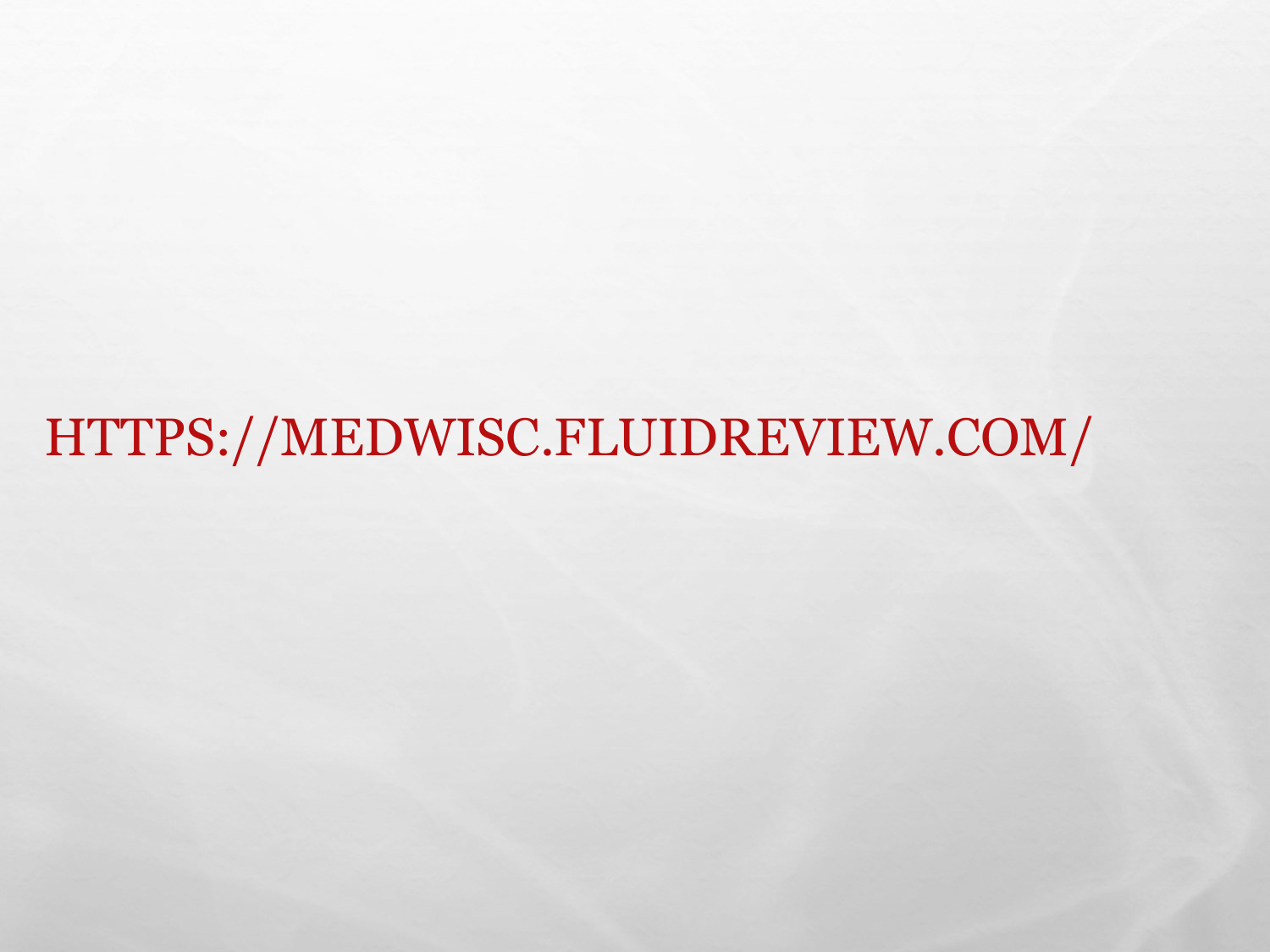#### **Applicant: Reviewer:**

|                                                              | <b>Beginning</b><br>$1-2$                                                                                                      | Developing<br>$3 - 4$                                                                                                                                                                                                          | <b>Accomplished</b><br>$5-6$                                                                                                                                                                                                                                    | <b>Exemplary</b><br>$7 - 8$                                                                                                                                                                                                                                                                                | <b>Points</b> |
|--------------------------------------------------------------|--------------------------------------------------------------------------------------------------------------------------------|--------------------------------------------------------------------------------------------------------------------------------------------------------------------------------------------------------------------------------|-----------------------------------------------------------------------------------------------------------------------------------------------------------------------------------------------------------------------------------------------------------------|------------------------------------------------------------------------------------------------------------------------------------------------------------------------------------------------------------------------------------------------------------------------------------------------------------|---------------|
| <b>Background</b><br>and<br><b>Significance</b>              | Rationale for<br>research is weak or<br>not stated. Study is<br>not contextualized<br>within field of<br>literature.           | <b>Describes</b><br>rationale for<br>research but fails<br>to establish<br>significance.<br>Connections to the<br>literature are<br>present but<br>unclear or<br>debatable.                                                    | Describes clear<br>rationale and<br>significance of<br>specific research<br>issue. Study is<br>contextualized<br>within field of<br>literature.                                                                                                                 | Describes a specific<br>and significant issue<br>with high potential for<br>scholarly impact.<br>Study is contextualized<br>within field of literature<br>and proposes a unique<br>approach.                                                                                                               |               |
| <b>Hypothesis</b><br>or Research<br><b>Question</b>          | Statement made,<br>but is neither a<br>hypothesis nor a<br>research question.                                                  | A hypothesis or<br>research question<br>statement is made,<br>but is either not<br>clear or doesn't<br>follow logically<br>from background<br>information.                                                                     | Hypothesis or<br>research question<br>is clear.<br>reasonable, and<br>succinct and<br>follows logically<br>from the<br>background<br>information.                                                                                                               | Hypothesis or research<br>question is clear,<br>reasonable, and<br>succinct and follows<br>logically from the<br>background<br>information.<br>Elaborates on purpose<br>and specific aims.                                                                                                                 |               |
| <b>Research</b><br><b>Design</b>                             | Design is<br>inappropriate for<br>research question<br>or has not been<br>described in<br>sufficient detail to<br>evaluate.    | Design is<br>described in overly<br>simplistic terms or<br>appears to be<br>under<br>development.                                                                                                                              | Design is<br>identified and<br>described in<br>sufficiently<br>detailed terms.<br>Potential<br>challenges not<br>identified.                                                                                                                                    | Design is identified and<br>described in very<br>detailed terms.<br>Potential challenges<br>have been identified<br>and solutions<br>considered.                                                                                                                                                           |               |
| Methods,<br><b>Data</b><br><b>Collection</b><br>and Analysis | Research question<br>does not match<br>methods.<br>Description of<br>methods missing or<br>inadequate to<br>evaluate proposal. | Research question<br>somewhat aligns<br>with methods.<br>Descriptions of<br>relevant study<br>population, data<br>collection<br>protocols,<br>analytical methods<br>are confusing or<br>incomplete, with<br>unstated timeline. | Research<br>question aligns<br>well with<br>methods.<br>Descriptions of<br>relevant study<br>population, data<br>collection<br>protocols,<br>analytical<br>methods are<br>mostly complete.<br>Project can<br>realistically be<br>completed in<br>allotted time. | Research question<br>aligns well with<br>methods. Descriptions<br>of relevant study<br>population, data<br>collection protocols,<br>analytical methods are<br>complete with high<br>likelihood of generating<br>valid and reliable data.<br>Project can realistically<br>be completed in<br>allotted time. |               |

# **Shapiro** Proposal Rating Rubric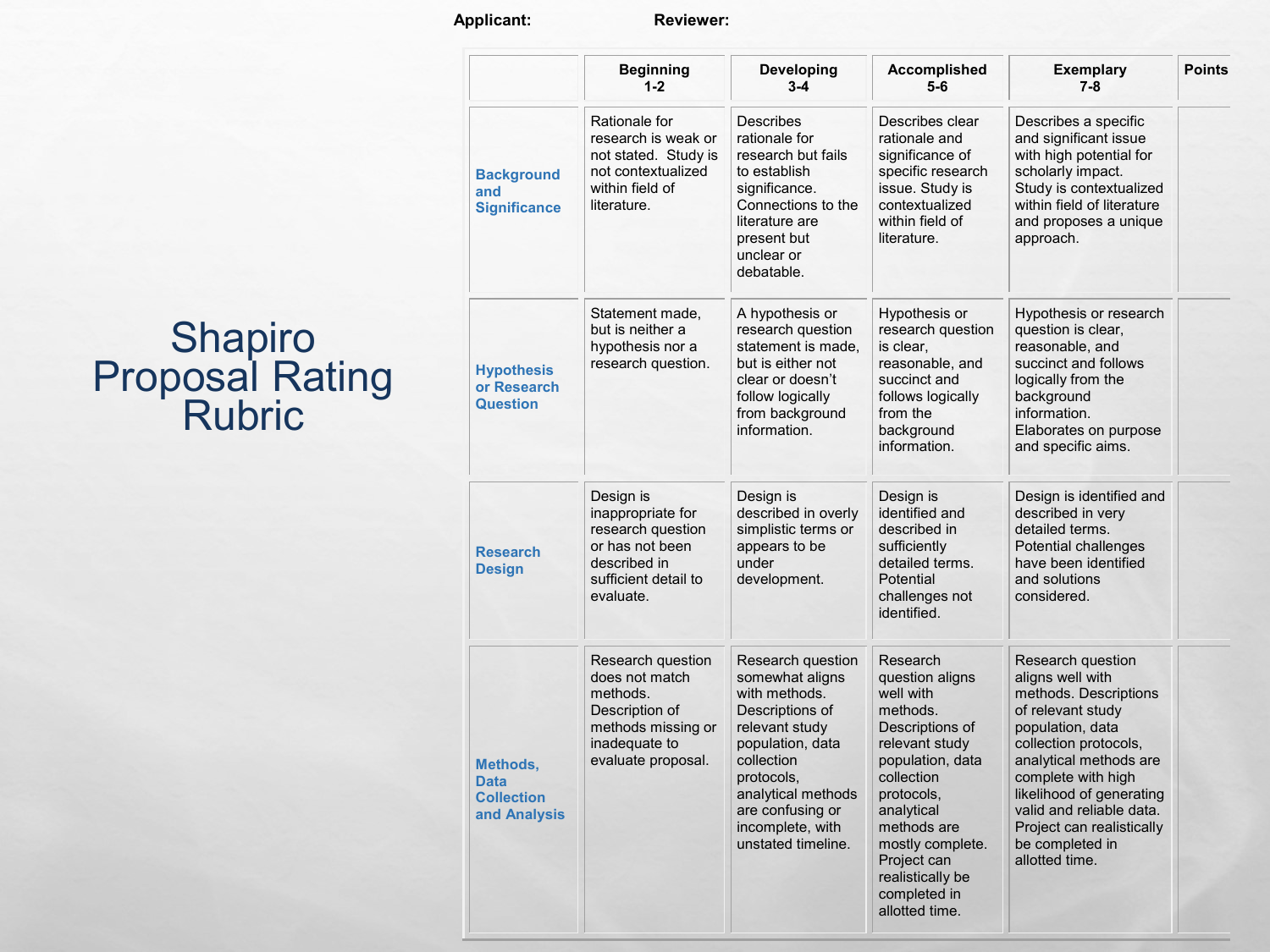# **Shapiro** Proposal Rating Rubric

|                                                       | <b>Beginning</b><br>$1 - 2$                                                                                                                                                                                               | Developing<br>$3 - 4$                                                                                                                                                                                                                                                      | Accomplished<br>$5-6$                                                                                                                                                                                                                                                | <b>Exemplary</b><br>$7 - 8$                                                                                                                                                                                                                                                                                                        | Points |
|-------------------------------------------------------|---------------------------------------------------------------------------------------------------------------------------------------------------------------------------------------------------------------------------|----------------------------------------------------------------------------------------------------------------------------------------------------------------------------------------------------------------------------------------------------------------------------|----------------------------------------------------------------------------------------------------------------------------------------------------------------------------------------------------------------------------------------------------------------------|------------------------------------------------------------------------------------------------------------------------------------------------------------------------------------------------------------------------------------------------------------------------------------------------------------------------------------|--------|
| <b>Student Role</b><br>and<br><b>Motivation</b>       | Student role and<br>responsibilities<br>minimally<br>described, indicate<br>low quality of<br>involvement in<br>research, or do not<br>match skill level of<br>student. Statement<br>of motivation<br>missing or cursory. | Student role and<br>responsibilities<br>adequately<br>described and<br>indicate moderate<br>quality of student<br>involvement.<br>Student may or<br>may not have skills<br>to execute project.<br>Motivation is<br>primarily exposure<br>to field rather than<br>research. | Student role and<br>responsibilities<br>clearly described<br>with high quality<br>of student<br>involvement.<br>Student has or<br>will acquire skills<br>to execute<br>project.<br>Motivation<br>includes both<br>exposure and<br>advancement of<br>research skills. | Student role and<br>responsibilities well<br>described. Active level<br>of involvement which<br>challenges student<br>beyond previous<br>research experience.<br>Student has or will<br>acquire skills to<br>execute project.<br><b>Motivation indicates</b><br>high level of interest<br>linked to future<br>scholarly ambitions. |        |
| <b>Student</b><br>Learning<br><b>Objectives</b>       | Objectives are<br>missing, or neither<br>specific nor<br>measurable.<br>Activities and<br>Products provide<br>limited educational<br>value.                                                                               | Objectives are<br>adequately<br>articulated but<br>broadly stated and<br>may be obvious.<br>Activities and<br>products reflect<br>average<br>educational value.                                                                                                            | Objectives are<br>specific,<br>measurable, and<br>highly relevant to<br>proposed<br>research.<br>Activities and<br>Products are well<br>described to meet<br>objectives and<br>reflect solid<br>educational value.                                                   | Objectives are specific,<br>measurable, and highly<br>relevant to proposed<br>research. Activities and<br>Products are well<br>described to meet<br>objectives and reflect<br>excellent educational<br>value                                                                                                                       |        |
| <b>Mentoring</b><br><b>Plan; Mentor</b><br><b>LOS</b> | Minimal or vaguely<br>described<br>mentoring plan;<br>Cursory mentor<br>letter of support.                                                                                                                                | Adequately<br>described plan<br>limited to regular<br>meetings with<br>mentor:<br>Acceptable mentor<br>letter of support.                                                                                                                                                  | Well described<br>plan includes<br>regular meetings<br>with mentor and<br>other mentoring<br>and enrichment<br>activities.<br>Acceptable<br>mentor<br>commitment<br>expressed in<br>letter of support.                                                               | Exceptional plan with<br>activities that include<br>regular meetings with<br>mentor and other<br>mentoring and<br>enrichment activities.<br>Strong mentor<br>commitment expressed<br>in letter of support.                                                                                                                         |        |

#### **Recommendation (place X in circle):**

Acceptable for funding as proposed

Revisions or clarifications with re-review

**Reviewer comments on recommendation (optional if acceptable for funding):**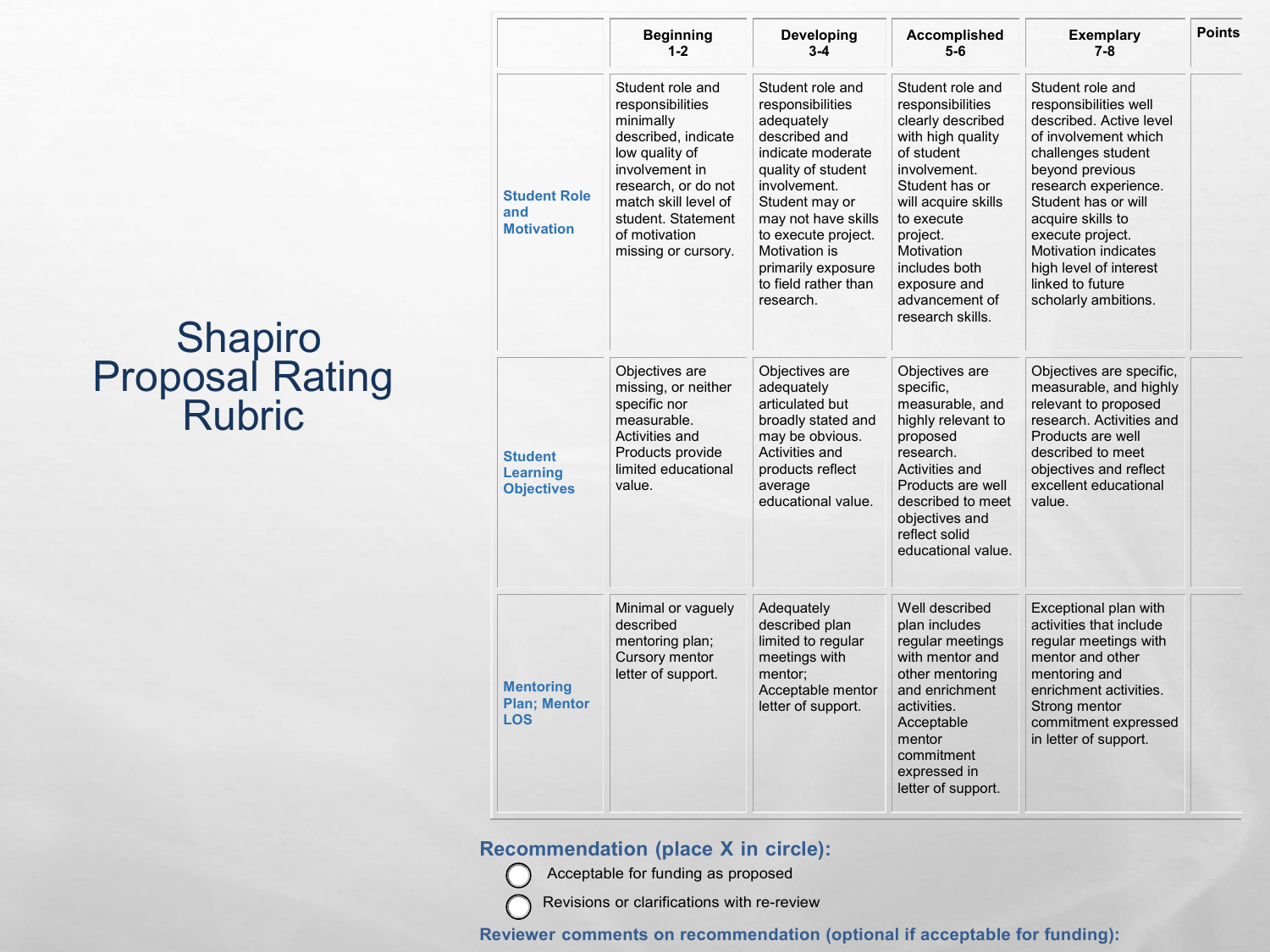Step 3. Upload Your Research Proposal (Proposal Format is Included Here)

**INCOMPLETE** 

**Start** 

Here upload a pdf file of your Research Proposal. The proposal must be written using the outline and headings below to be considered for funding. The limit for sections A-F is 3 pages, single spaced, 11 point font, one inch margins. Check your document to ensure that it aligns with this format! Write your proposal in the first person when referring to your role and responsibilities (e.g." I will" rather than "the student will").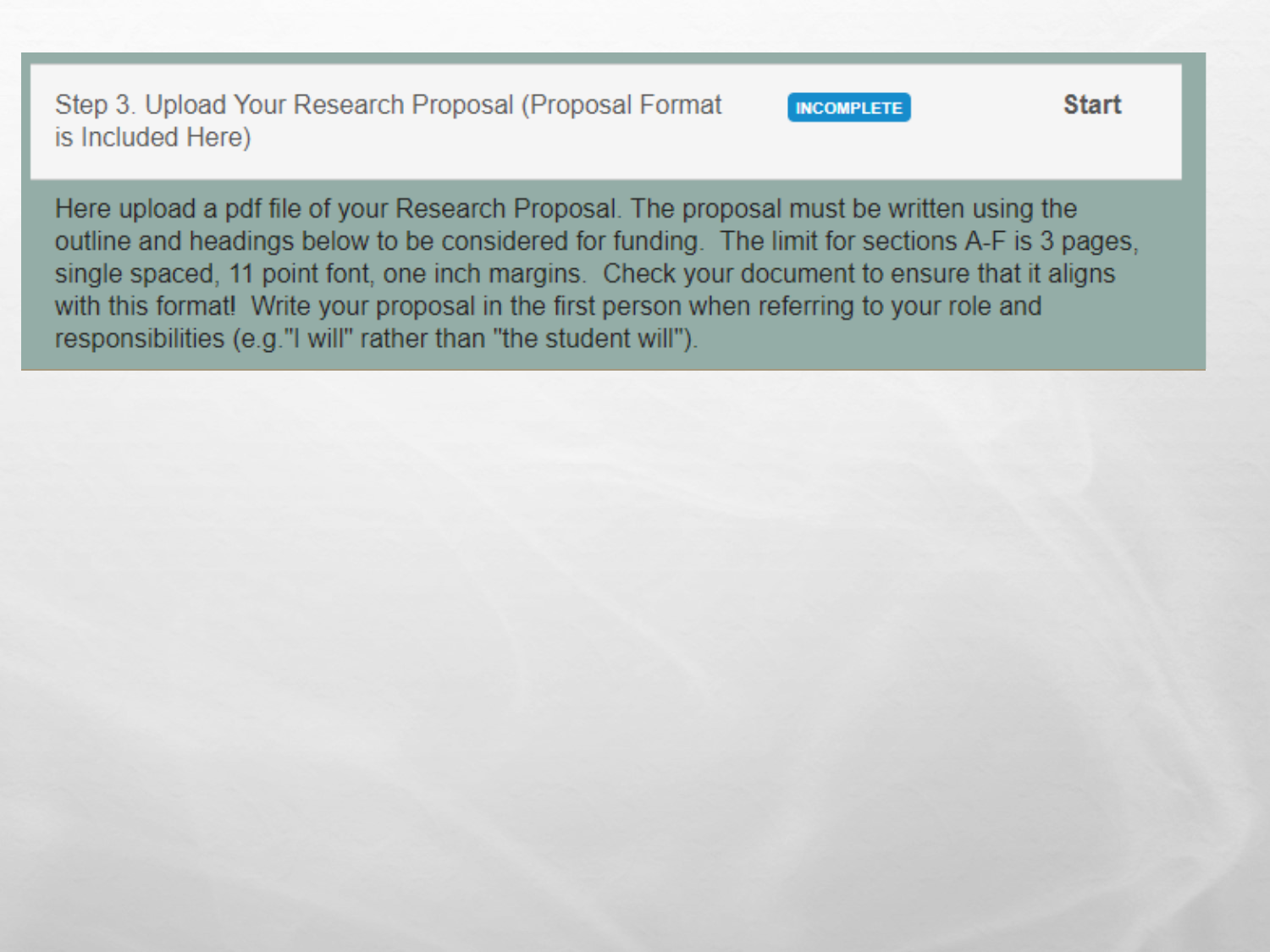#### USE THE FORMAT AND HEADINGS BELOWL

A. Project Title **Student Name Mentor(s) Name and Title Institution and Department** 

#### **B.** Research Plan

The Research Plan narrative should be written in the applicant's (student's) words in sufficient detail for a reviewer to understand the project.

#### 1. Background and Significance (not longer than 1/2 page)

Describe a clear rationale for your research and establish its significance. Contextualize the study within the field of literature. Literature citations may be included in parentheses within the text, at the end of the research plan in reduced text size, or on a separate page which does not count in the 3 page limit.

|                                                 | Beginning<br>1-2                                                                                                     | Developing<br>3-4                                                                                                                                                    | Accomplished<br>5-6                                                                                                                             | Exemplary<br>7.8                                                                                                                                                                             | Points |
|-------------------------------------------------|----------------------------------------------------------------------------------------------------------------------|----------------------------------------------------------------------------------------------------------------------------------------------------------------------|-------------------------------------------------------------------------------------------------------------------------------------------------|----------------------------------------------------------------------------------------------------------------------------------------------------------------------------------------------|--------|
| <b>Background</b><br>and<br><b>Significance</b> | Rationale for<br>research is weak or<br>not stated. Study is<br>not contextualized<br>within field of<br>literature. | Describes<br>rationale for<br>research but fails<br>to establish<br>significance.<br>Connections to the<br>literature are<br>present but<br>unclear or<br>debatable. | Describes clear<br>rationale and<br>significance of<br>specific research<br>issue. Study is<br>contextualized<br>within field of<br>literature. | Describes a specific<br>and significant issue<br>with high potential for<br>scholarly impact.<br>Study is contextualized<br>within field of literature<br>and proposes a unique<br>approach. |        |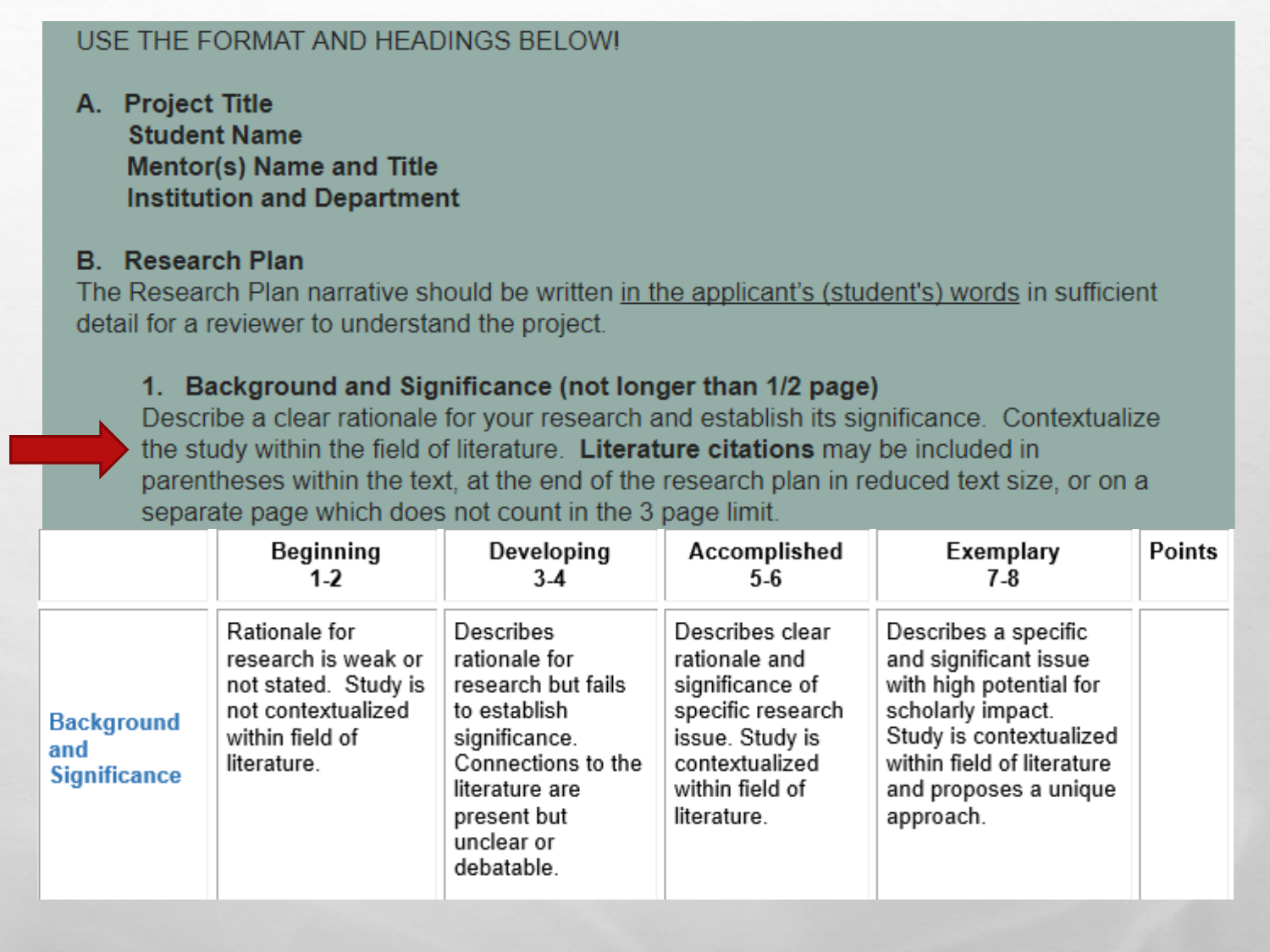#### **B.** Research Plan

The Research Plan narrative should be written in the applicant's (student's) words in sufficient detail for a reviewer to understand the project.

#### 1. Background and Significance (not longer than 1/2 page)

Describe a clear rationale for your research and establish its significance. Contextualize the study within the field of literature. Literature citations may be included in parentheses within the text, at the end of the research plan in reduced text size, or on a separate page which does not count in the 3 page limit.

#### 2. Hypothesis or Research Question

State the research hypothesis or question clearly and succinctly. Elaborate with specific aims of the study if appropriate.

|                                                     | Beginning<br>1-2                                                              | Developing<br>$3-4$                                                                                                                                        | Accomplished<br>$5-6$                                                                                                                             | Exemplary<br>7-8                                                                                                                                                                           | <b>Points</b> |
|-----------------------------------------------------|-------------------------------------------------------------------------------|------------------------------------------------------------------------------------------------------------------------------------------------------------|---------------------------------------------------------------------------------------------------------------------------------------------------|--------------------------------------------------------------------------------------------------------------------------------------------------------------------------------------------|---------------|
| <b>Hypothesis</b><br>or Research<br><b>Question</b> | Statement made,<br>but is neither a<br>hypothesis nor a<br>research question. | A hypothesis or<br>research question<br>statement is made,<br>but is either not<br>clear or doesn't<br>follow logically<br>from background<br>information. | Hypothesis or<br>research question<br>is clear,<br>reasonable, and<br>succinct and<br>follows logically<br>from the<br>background<br>information. | Hypothesis or research<br>question is clear,<br>reasonable, and<br>succinct and follows<br>logically from the<br>background<br>information.<br>Elaborates on purpose<br>and specific aims. |               |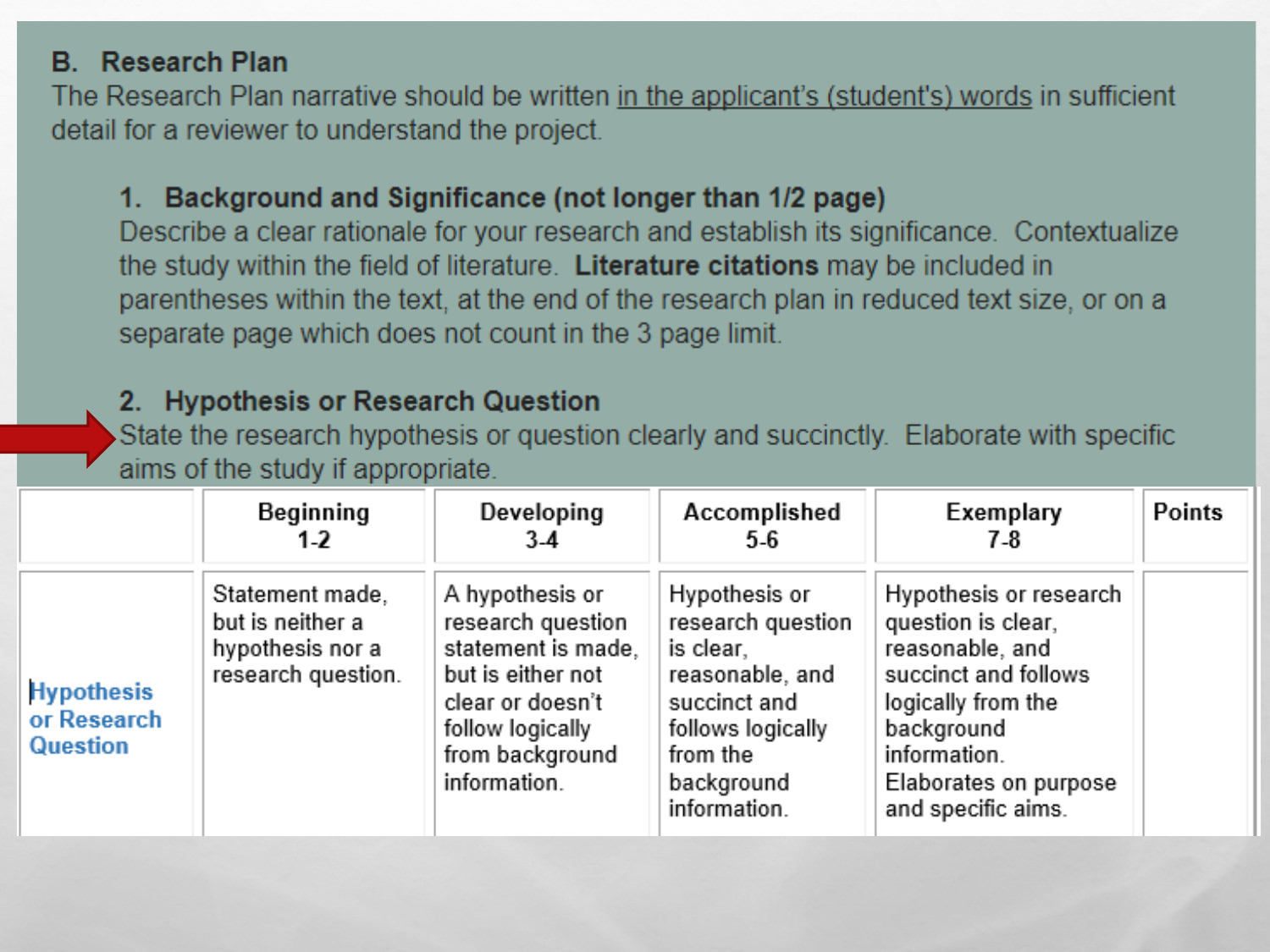

# Anatomy of a Hypothesis

A hypothesis is a specific and testable statement of prediction. It describes in concrete (rather than theoretical) terms what you expect will happen in your study.

A solid hypothesis:

- •Is built upon sound scientific rationale
- •Well-focused
- •Testable and falsifiable
- •Variables in the study must lend themselves to observation, measurement, and analysis
- States the directionality of expected results (unless) exploratory research)
	- Does not have to be correct

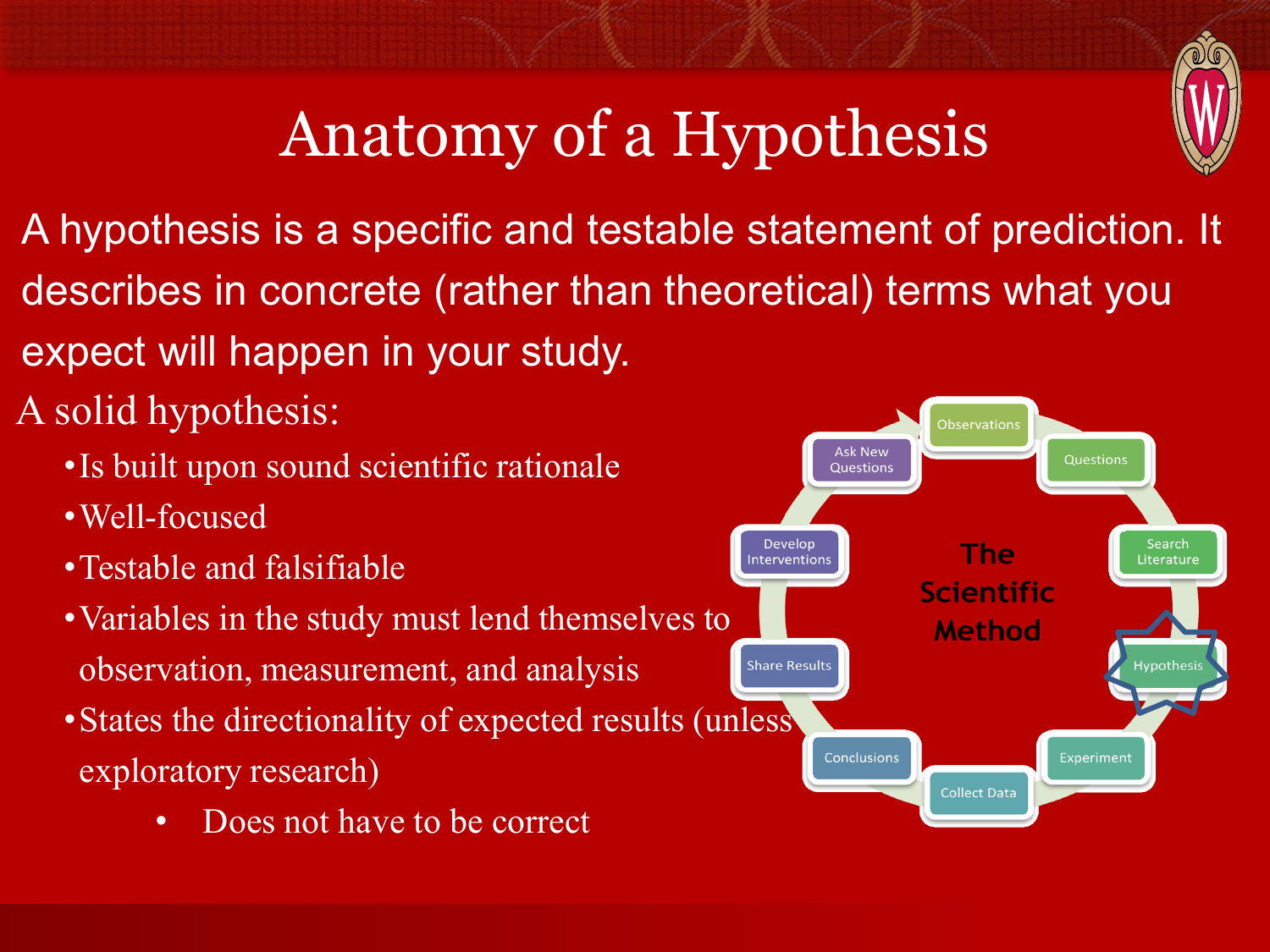

# PICO(T) Model

- **P = Population** (the sample of subjects you wish to recruit for your study)
- **I = Intervention** (exposure or the treatment that will be provided to participants in your study)
- **C = Comparison** (the reference group, which could be a control group or a gold standard treatment)
- **O = Outcome** (disease incidence/prevalence, severity)
- **T = Time** (the time it takes to see the outcome)
	- = *Type of Question*
	- = *Type of Study*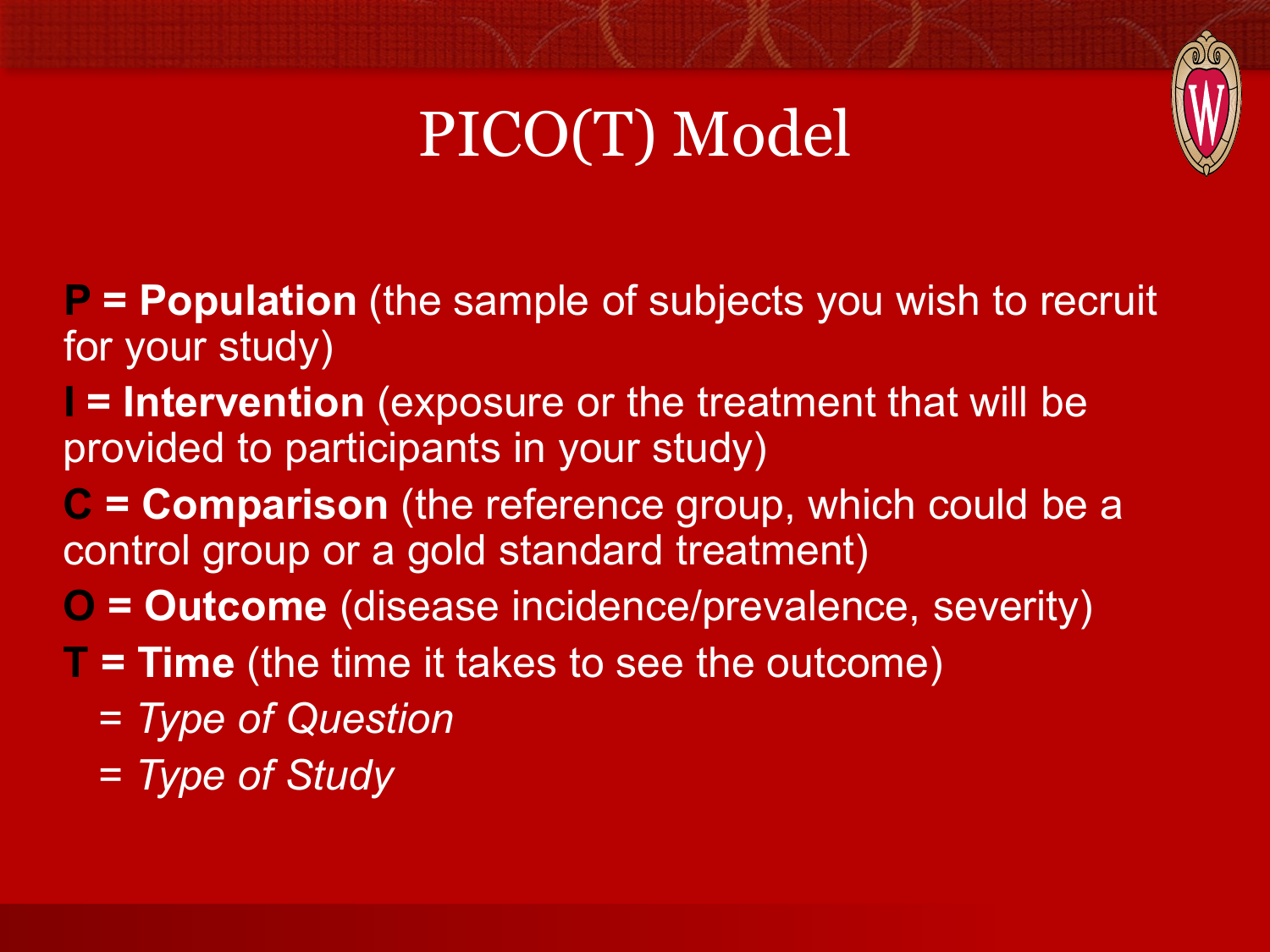#### **B.** Research Plan

The Research Plan narrative should be written in the applicant's (student's) words in sufficient detail for a reviewer to understand the project.

#### 1. Background and Significance (not longer than 1/2 page)

Describe a clear rationale for your research and establish its significance. Contextualize the study within the field of literature. Literature citations may be included in parentheses within the text, at the end of the research plan in reduced text size, or on a separate page which does not count in the 3 page limit.

#### 2. Hypothesis or Research Question

State the research hypothesis or question clearly and succinctly. Elaborate with specific aims of the study if appropriate.

#### 3. Research Design and Methods  $(1$  page)

This is the most important section and must be specific! Outline the research design and the methods to be used in sufficient detail for a reviewer to understand. Include descriptions and details of the relevant study population, data collection protocols, data analysis methods, and an anticipated sequence and weekly timeline for the project.

|                                                       | Beginning<br>1-2                                                                                                               | Developing<br>$3-4$                                                                                                                                                                                                            | Accomplished<br>5-6                                                                                                                                                                                                                                             | Exemplary<br>7-8                                                                                                                                                                                                                                                                                           | Points |
|-------------------------------------------------------|--------------------------------------------------------------------------------------------------------------------------------|--------------------------------------------------------------------------------------------------------------------------------------------------------------------------------------------------------------------------------|-----------------------------------------------------------------------------------------------------------------------------------------------------------------------------------------------------------------------------------------------------------------|------------------------------------------------------------------------------------------------------------------------------------------------------------------------------------------------------------------------------------------------------------------------------------------------------------|--------|
| Methods,<br>Data<br><b>Collection</b><br>and Analysis | Research question<br>does not match<br>methods.<br>Description of<br>methods missing or<br>inadequate to<br>evaluate proposal. | Research question<br>somewhat aligns<br>with methods.<br>Descriptions of<br>relevant study<br>population, data<br>collection<br>protocols.<br>analytical methods<br>are confusing or<br>incomplete, with<br>unstated timeline. | Research<br>question aligns<br>well with<br>methods.<br>Descriptions of<br>relevant study<br>population, data<br>collection<br>protocols.<br>analytical<br>methods are<br>mostly complete.<br>Project can<br>realistically be<br>completed in<br>allotted time. | Research question<br>aligns well with<br>methods. Descriptions<br>of relevant study<br>population, data<br>collection protocols,<br>analytical methods are<br>complete with high<br>likelihood of generating<br>valid and reliable data.<br>Project can realistically<br>be completed in<br>allotted time. |        |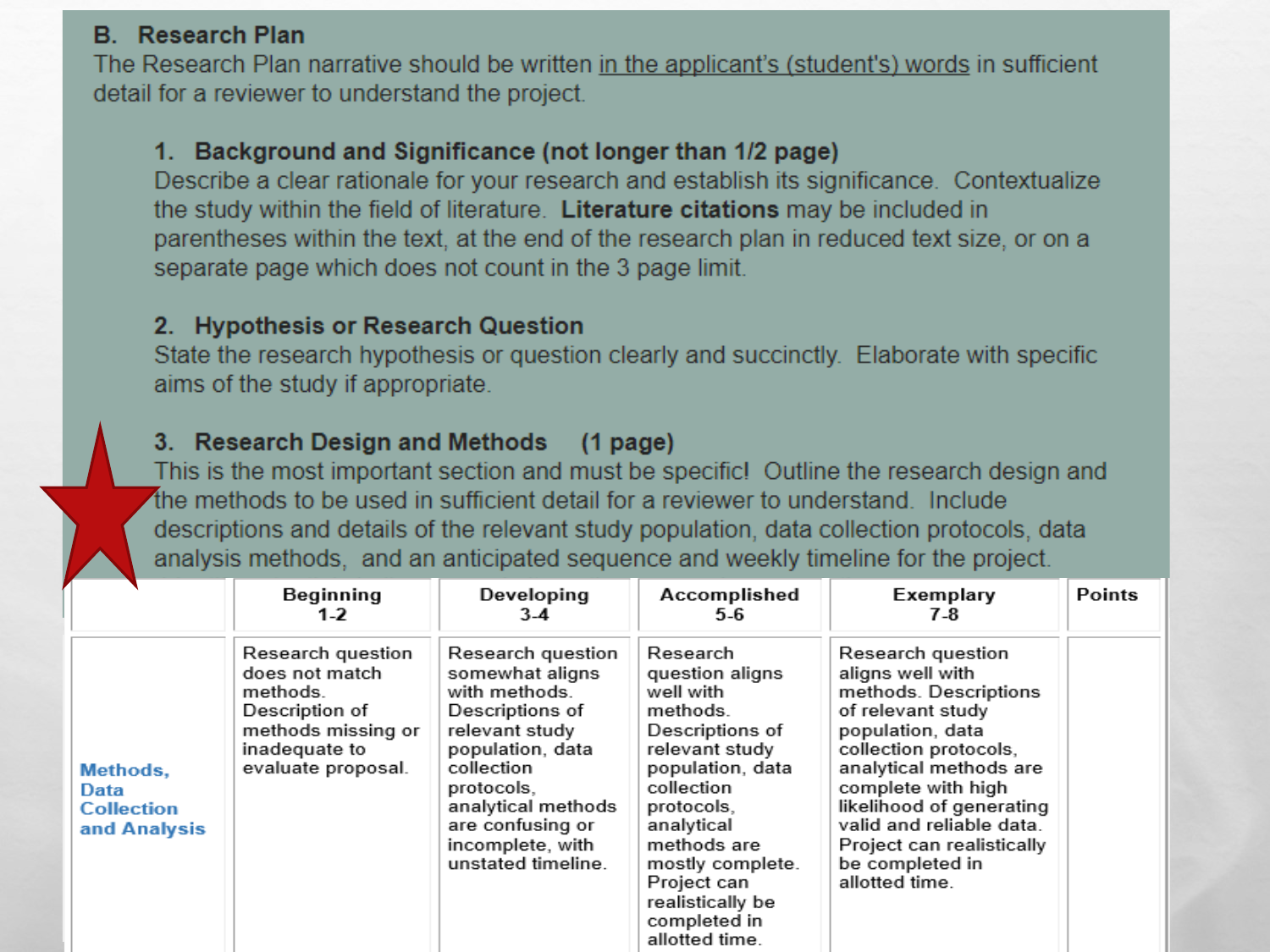#### C. Student Role, Responsibilities, and Motivation

Clearly outline your responsibilities on the project.

Also indicate any specialized lab techniques, data collection and analysis skills needed to conduct your research. If you will need training to conduct your project, indicate the plan to acquire such training. Note if you will work independently or with others as part of a research team.

If you have worked on your project previously, note this, and state how your work next summer will advance your research knowledge and skill level.

Provide a brief personal statement of why you want to undertake this project: what interests you, motivates you, and how this experience will enhance your education and professional development.

|                                                 | Beginning<br>1-2                                                                                                                                                                                                          | Developing<br>$3-4$                                                                                                                                                                                                                                                        | Accomplished<br>5-6                                                                                                                                                                                                                                                  | Exemplary<br>7-8                                                                                                                                                                                                                                                                                                            | <b>Points</b> |
|-------------------------------------------------|---------------------------------------------------------------------------------------------------------------------------------------------------------------------------------------------------------------------------|----------------------------------------------------------------------------------------------------------------------------------------------------------------------------------------------------------------------------------------------------------------------------|----------------------------------------------------------------------------------------------------------------------------------------------------------------------------------------------------------------------------------------------------------------------|-----------------------------------------------------------------------------------------------------------------------------------------------------------------------------------------------------------------------------------------------------------------------------------------------------------------------------|---------------|
| <b>Student Role</b><br>and<br><b>Motivation</b> | Student role and<br>responsibilities<br>minimally<br>described, indicate<br>low quality of<br>involvement in<br>research, or do not<br>match skill level of<br>student. Statement<br>of motivation<br>missing or cursory. | Student role and<br>responsibilities<br>adequately<br>described and<br>indicate moderate<br>quality of student<br>involvement.<br>Student may or<br>may not have skills<br>to execute project.<br>Motivation is<br>primarily exposure<br>to field rather than<br>research. | Student role and<br>responsibilities<br>clearly described<br>with high quality<br>of student<br>involvement.<br>Student has or<br>will acquire skills<br>to execute<br>project.<br>Motivation<br>includes both<br>exposure and<br>advancement of<br>research skills. | Student role and<br>responsibilities well<br>described. Active level<br>of involvement which<br>challenges student<br>beyond previous<br>research experience.<br>Student has or will<br>acquire skills to<br>execute project.<br>Motivation indicates<br>high level of interest<br>linked to future<br>scholarly ambitions. |               |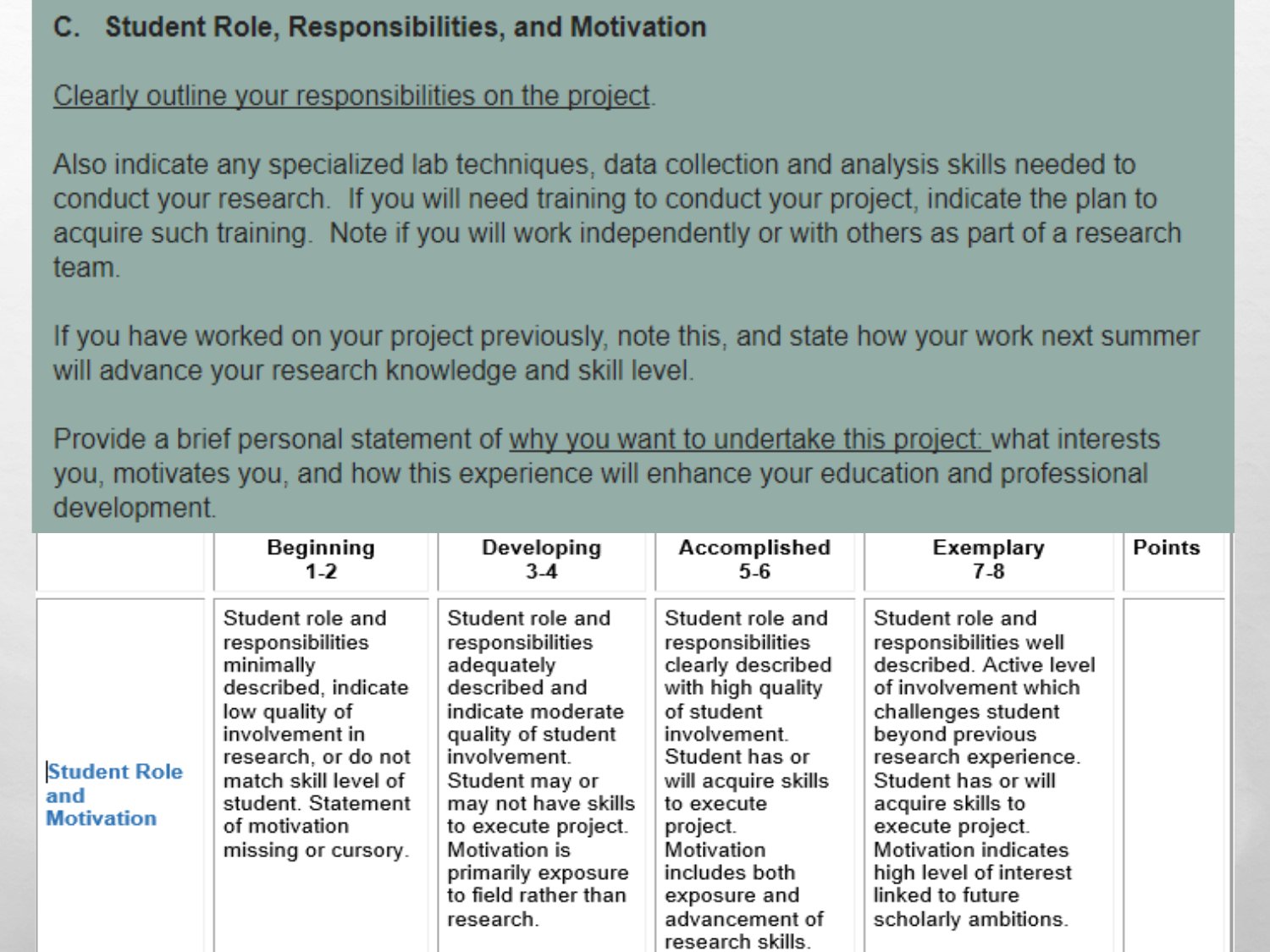#### D. Learning Objectives, Activities, and Products

Develop 3 or 4 Learning Objectives for your experience that you have discussed with your mentor. For each objective, list what Activities you will undertake to achieve the objective, and Products that will provide evidence of your learning. These must be included for your application to be considered. Remember that learning objectives should be specific, measurable, and highly relevant to your proposed work.

## **GOALS**

A statement that describes in broad terms what you will gain from instruction.

## **LEARNING OBJECTIVES**

Specific and measurable statement that describes what you will know or be able to do as a result of engaging in a learning activity.

|                                                 | Beginning<br>$1-2$                                                                                                                          | Developing<br>$3-4$                                                                                                                                             | Accomplished<br>5-6                                                                                                                                                                                                | Exemplary<br>7-8                                                                                                                                                                                              | <b>Points</b> |
|-------------------------------------------------|---------------------------------------------------------------------------------------------------------------------------------------------|-----------------------------------------------------------------------------------------------------------------------------------------------------------------|--------------------------------------------------------------------------------------------------------------------------------------------------------------------------------------------------------------------|---------------------------------------------------------------------------------------------------------------------------------------------------------------------------------------------------------------|---------------|
| <b>Student</b><br>Learning<br><b>Objectives</b> | Objectives are<br>missing, or neither<br>specific nor<br>measurable.<br>Activities and<br>Products provide<br>limited educational<br>value. | Objectives are<br>adequately<br>articulated but<br>broadly stated and<br>may be obvious.<br>Activities and<br>products reflect<br>average<br>educational value. | Objectives are<br>specific,<br>measurable, and<br>highly relevant to<br>proposed<br>research.<br>Activities and<br>Products are well<br>described to meet<br>objectives and<br>reflect solid<br>educational value. | Objectives are specific,<br>measurable, and highly<br>relevant to proposed<br>research. Activities and<br>Products are well<br>described to meet<br>objectives and reflect<br>excellent educational<br>value. |               |

Learning objective: learn techniques of bench lab research necessary to conduct my project. **Activities:** I will receive training in and perform microdissection and DNA extraction. Training will be obtained through online tutorials and practice sessions with lab postdoc during the first week. **Products:** 1. Competency performing techniques. 2. Data from these techniques that will be analyzed.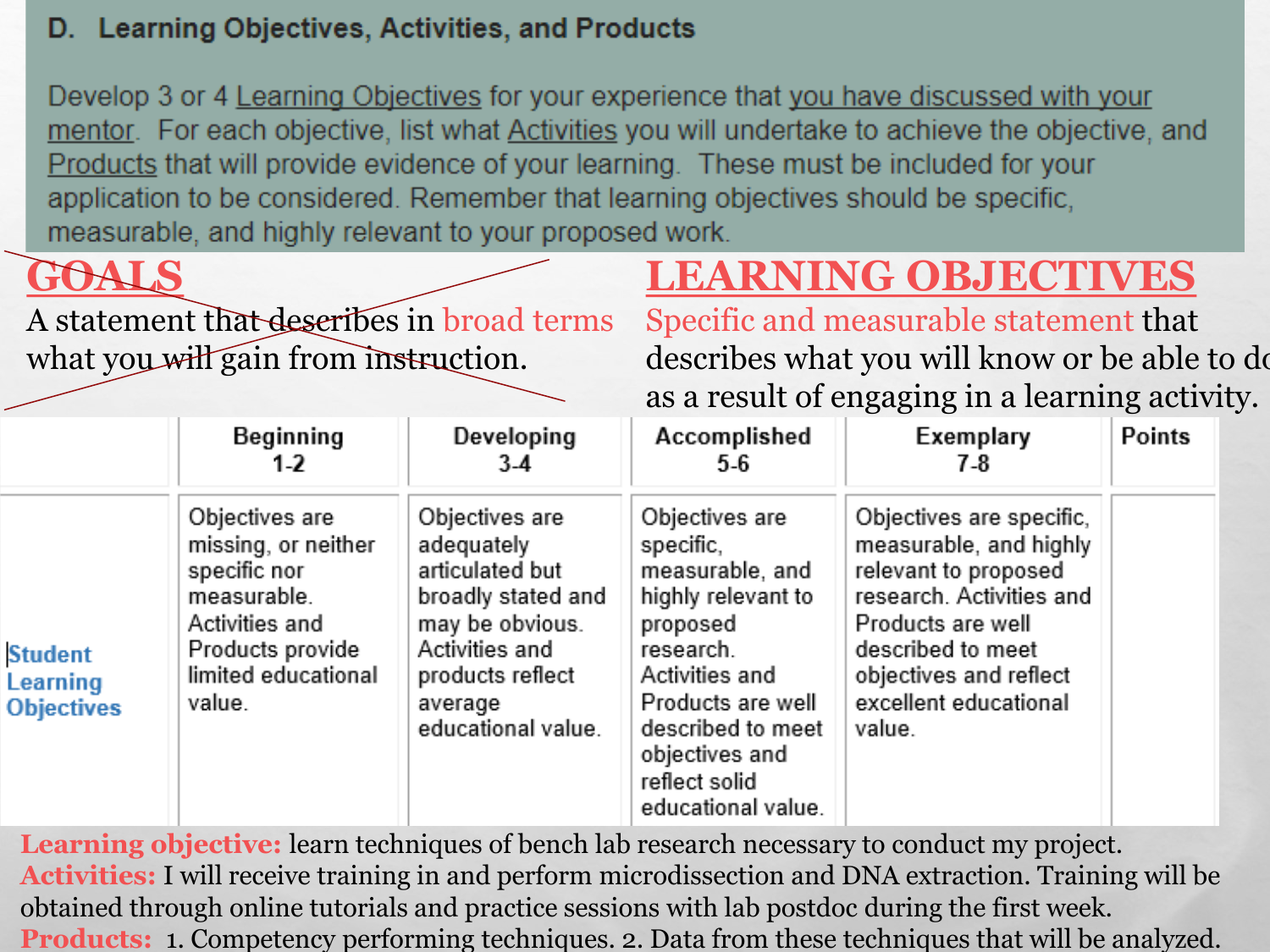#### E. Mentoring Plan

Discuss project and productivity expectations with your mentor and make sure that your expectations align with your mentor's. State your agreed-upon plan for regular meetings with your mentor and any others who will supervise your work. To whom will you go when there are problems to be resolved? If your day to day activities will be supervised by a post doc or other research staff, include the name of that person and indicate if you have met or will meet to discuss the project, your role, expectations, and communication. An exceptional plan will include other educational activities in which you might participate (journal clubs, lab meetings, trainings, shadowing, etc.)

|                                                                         | Beginning<br>1-2                                                                           | Developing<br>$3-4$                                                                                                       | Accomplished<br>$5-6$                                                                                                                                                                                  | Exemplary<br>7-8                                                                                                                                                                                           | <b>Points</b> |
|-------------------------------------------------------------------------|--------------------------------------------------------------------------------------------|---------------------------------------------------------------------------------------------------------------------------|--------------------------------------------------------------------------------------------------------------------------------------------------------------------------------------------------------|------------------------------------------------------------------------------------------------------------------------------------------------------------------------------------------------------------|---------------|
| <b>Mentoring</b><br><b>Plan</b> ; Mentor<br>Letter of<br><b>Support</b> | Minimal or vaguely<br>described<br>mentoring plan;<br>Cursory mentor<br>letter of support. | Adequately<br>described plan<br>limited to regular<br>meetings with<br>mentor:<br>Acceptable mentor<br>letter of support. | Well described<br>plan includes<br>regular meetings<br>with mentor and<br>other mentoring<br>and enrichment<br>activities.<br>Acceptable<br>mentor<br>commitment<br>expressed in<br>letter of support. | Exceptional plan with<br>activities that include<br>regular meetings with<br>mentor and other<br>mentoring and<br>enrichment activities.<br>Strong mentor<br>commitment expressed<br>in letter of support. |               |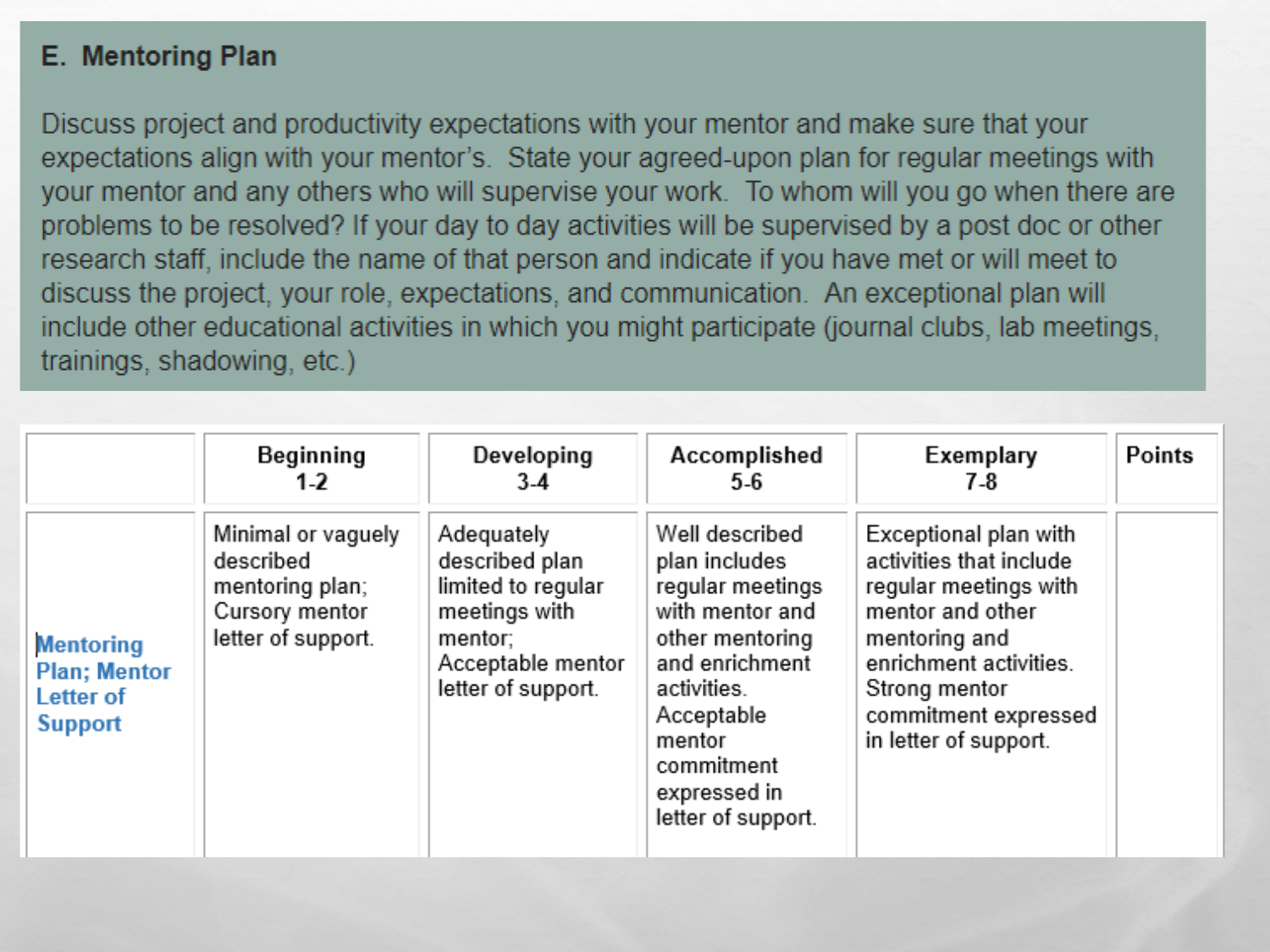#### F. Approvals

Here briefly state the status of institutional review board approvals or exemptions (human subjects, animal use, biohazardous materials, etc) for the project, or indicate if they are not needed. If approvals have not yet been obtained, indicate the plan and timeline for doing so prior to the start of the project.

Copies of human subjects, animal or biohazardous material approvals related to the project will be uploaded as another task in this application.

Be aware that all necessary approvals for the project must be obtained prior to your work start date.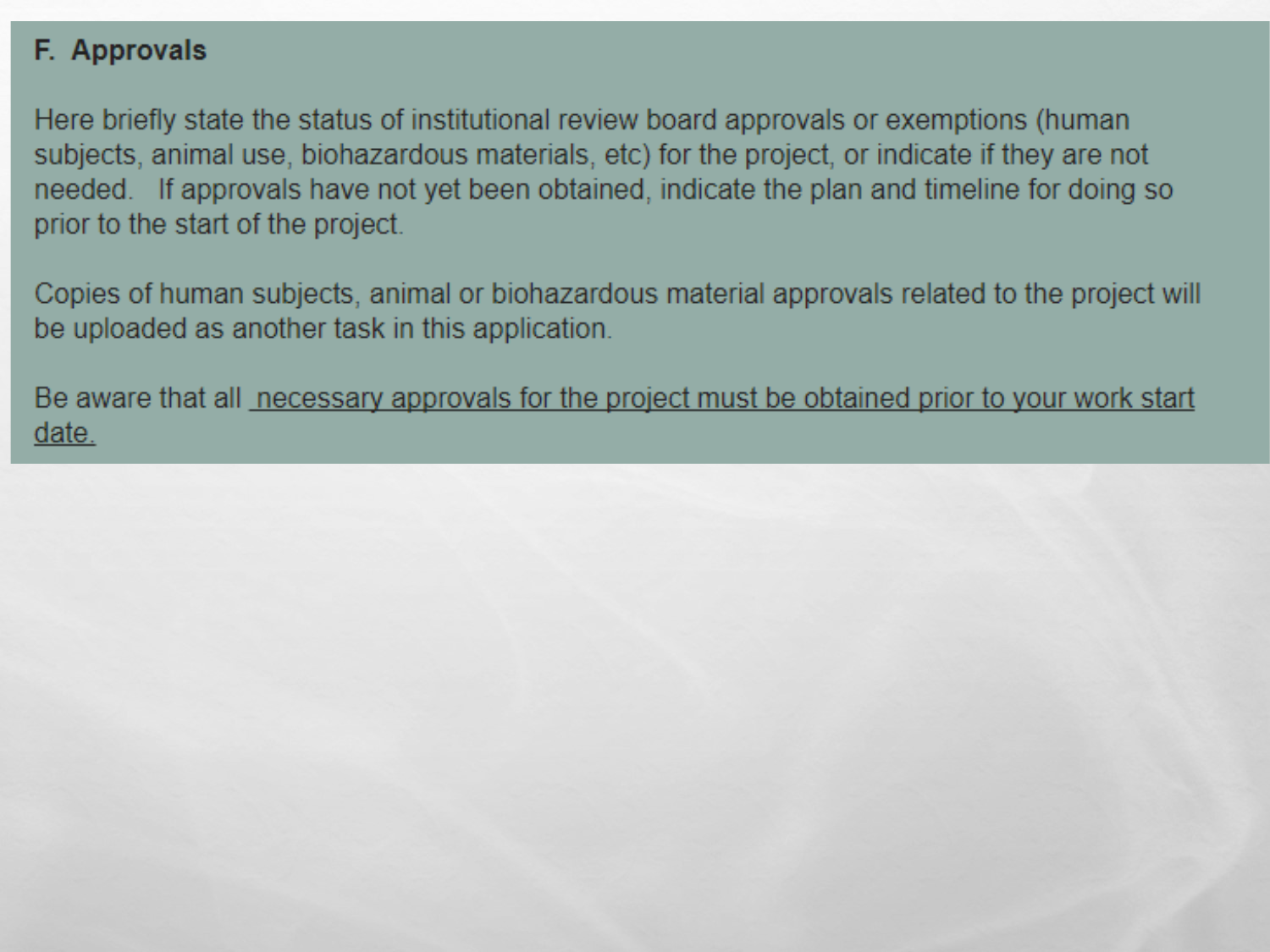#### Step 4. Request to Complete Mentor Statement of Support for Shapiro Applicant

**INCOMPLETE** 

**Start** 

Please use this feature to send an email request to your primary mentor to complete a statement of support for your application. The completed form will automatically become part of your application. The email request will provide further instructions for mentors. The statement of support replaces the written letter of support used in previous years. Please inform your mentor of this change.

Send the "request" at least two weeks prior to the deadline to allow your mentor enough time to complete this task!

You will not be able to see your mentor's submitted statement of support in your application, but you will be copied on an email confirmation at the time it is submitted by your mentor. If you don't receive this by the application deadline, please remind your mentor to complete this task. It may be helpful to resend the request to your mentor via your application.

Note that your mentor will be able to view your research proposal when they complete their statement of support only if you have uploaded it to the application site.

| Step 5a. Upload Mentor CV or NIH Biosketch (preferred)                                                                                                                                                                                                                                | <b>INCOMPLETE</b> | <b>Start</b> |
|---------------------------------------------------------------------------------------------------------------------------------------------------------------------------------------------------------------------------------------------------------------------------------------|-------------------|--------------|
| Upload a pdf file of your primary mentor's CV or biosketch here. A biosketch is preferred.                                                                                                                                                                                            |                   |              |
| Step 6. Upload Project-related Approval Documentation                                                                                                                                                                                                                                 | <b>INCOMPLETE</b> | <b>Start</b> |
| Upload any regulary approval documentation (such as IRB human subjects, animal, or<br>biohazard approvals) related to your project, provided by your mentor. Include documentation of<br>exemptions if applicable. This is not required prior to submission if approvals are pending. |                   |              |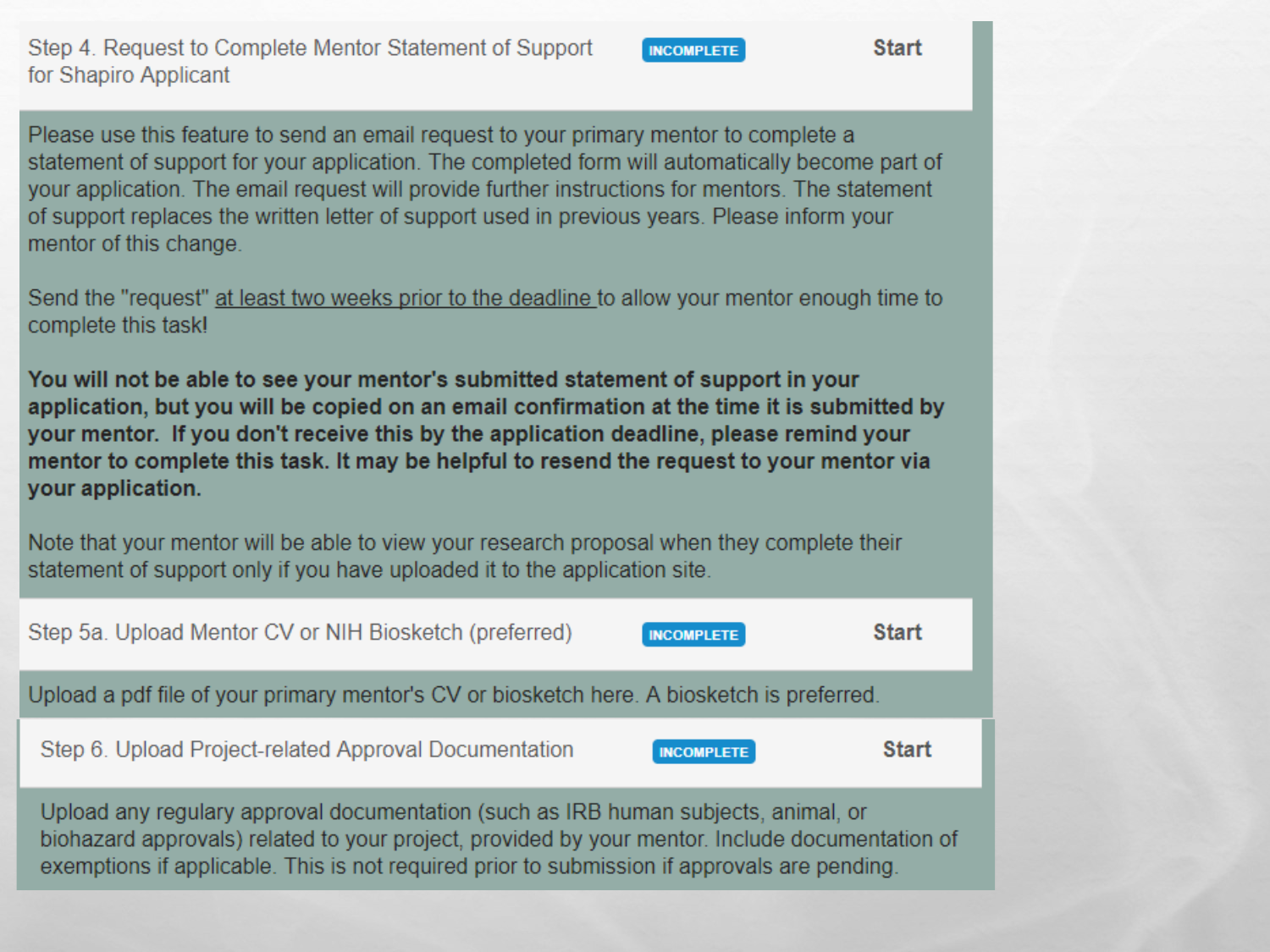### **SUBMIT APPLICATION**

Can be edited until the deadline even if you have already submitted. Changes will be saved.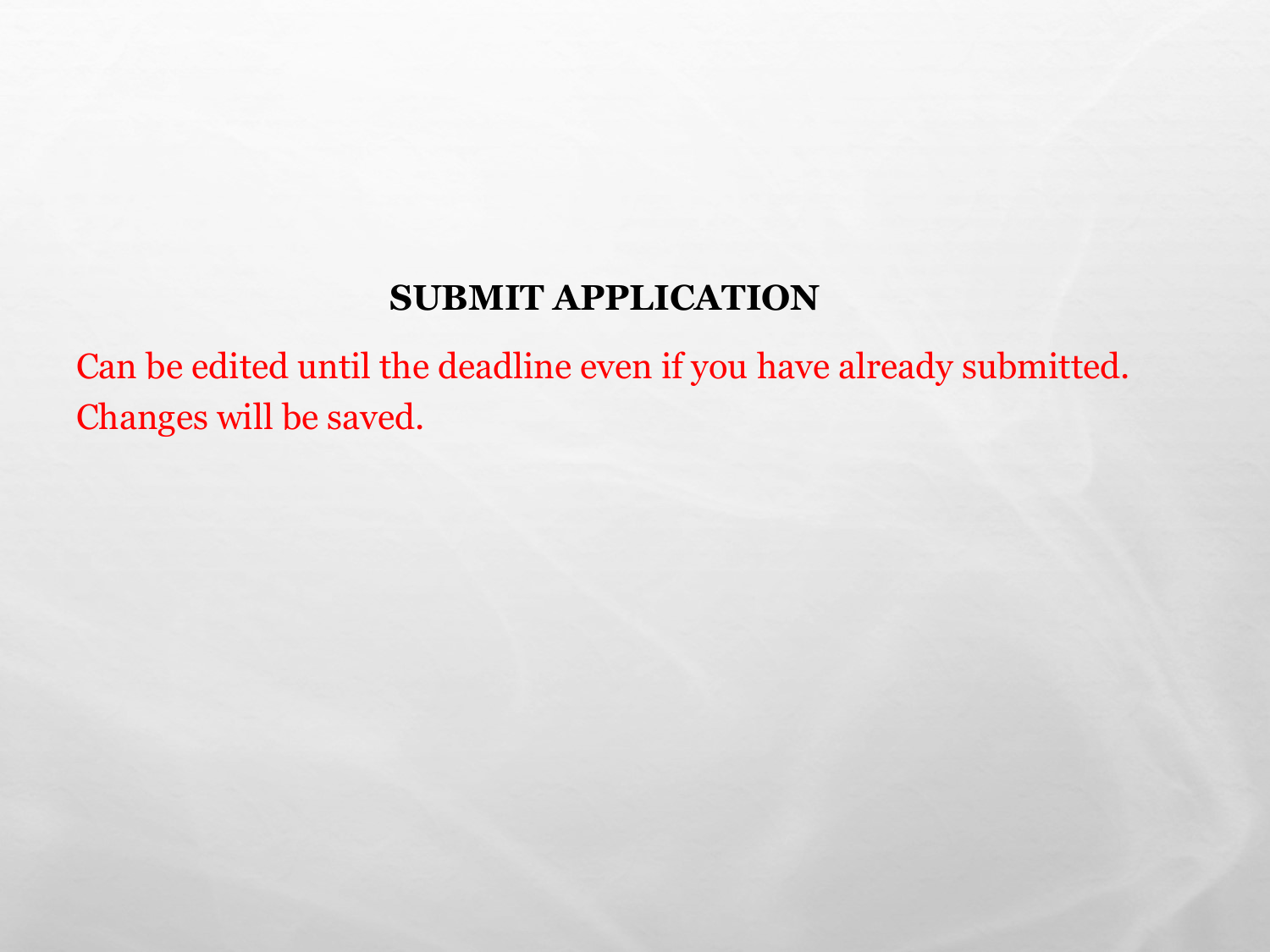# **Top Ten Pitfalls**

- **1. Needs IRB approval**
- **2. Hypothesis not stated**
- **3. Research plan not detailed**
- **4. If your mentor has two students: your projects are not distinct**
- **5. Weak rationale for study**
- **6. Challenges not stated and addressed**
- **7. Statistical analysis not specific**
- **8. Scope too large for time available**
- **9. Lack of detail or vague proposal**
- **10.Mentoring plan is vague**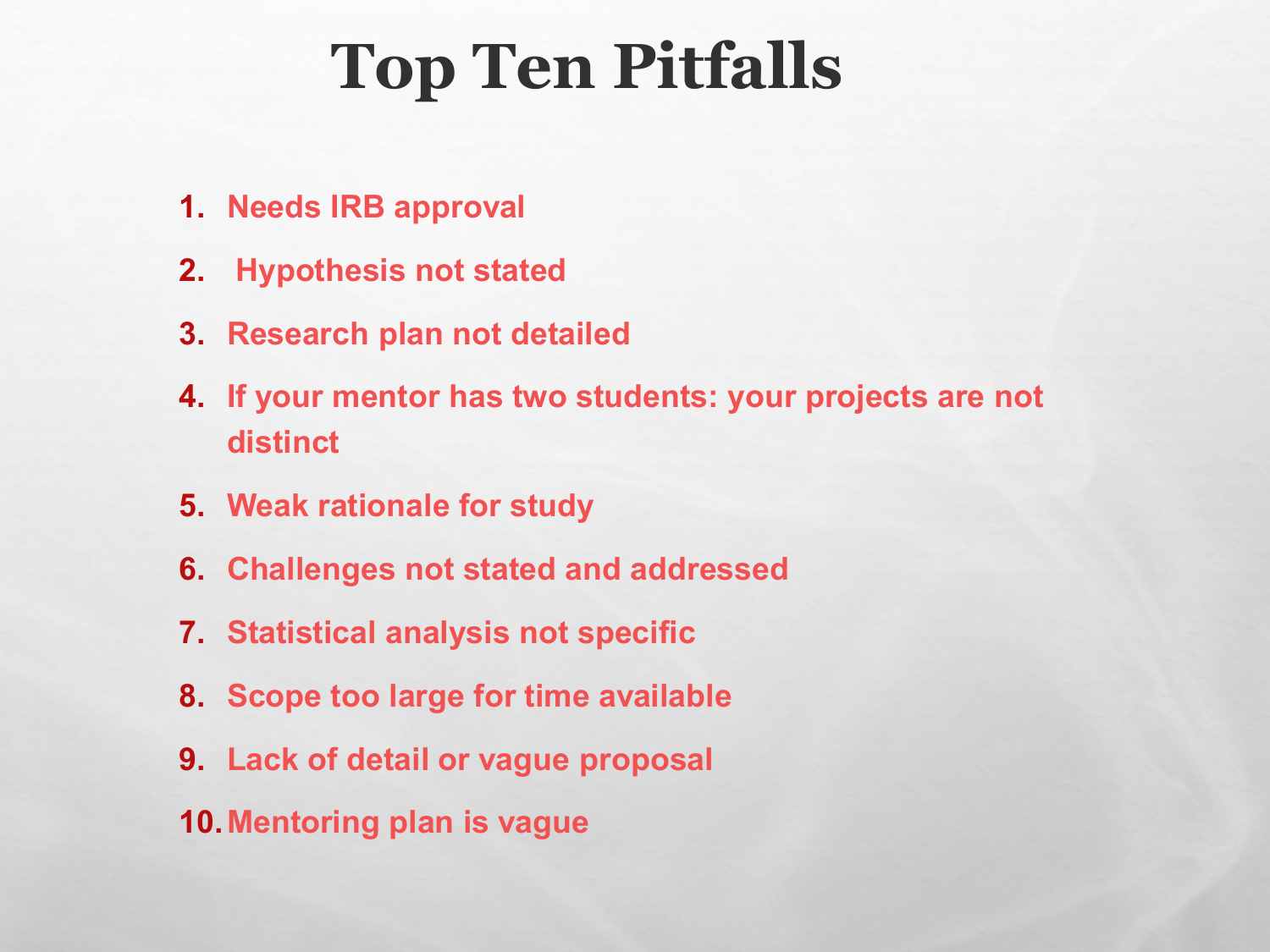# **Application Tips**

- You are the author. Write in the first person.
- Don't copy and paste from mentor's grant.
- **Write clearly and in sufficient detail.**
- Give your mentor plenty of time to review draft.
- Inform mentor of request for statement of support.
- $\blacksquare$  Have a friend critique proposal using the rating rubric.
- Edit, edit, edit. Spell check! Grammar check!
	- First impressions matter!